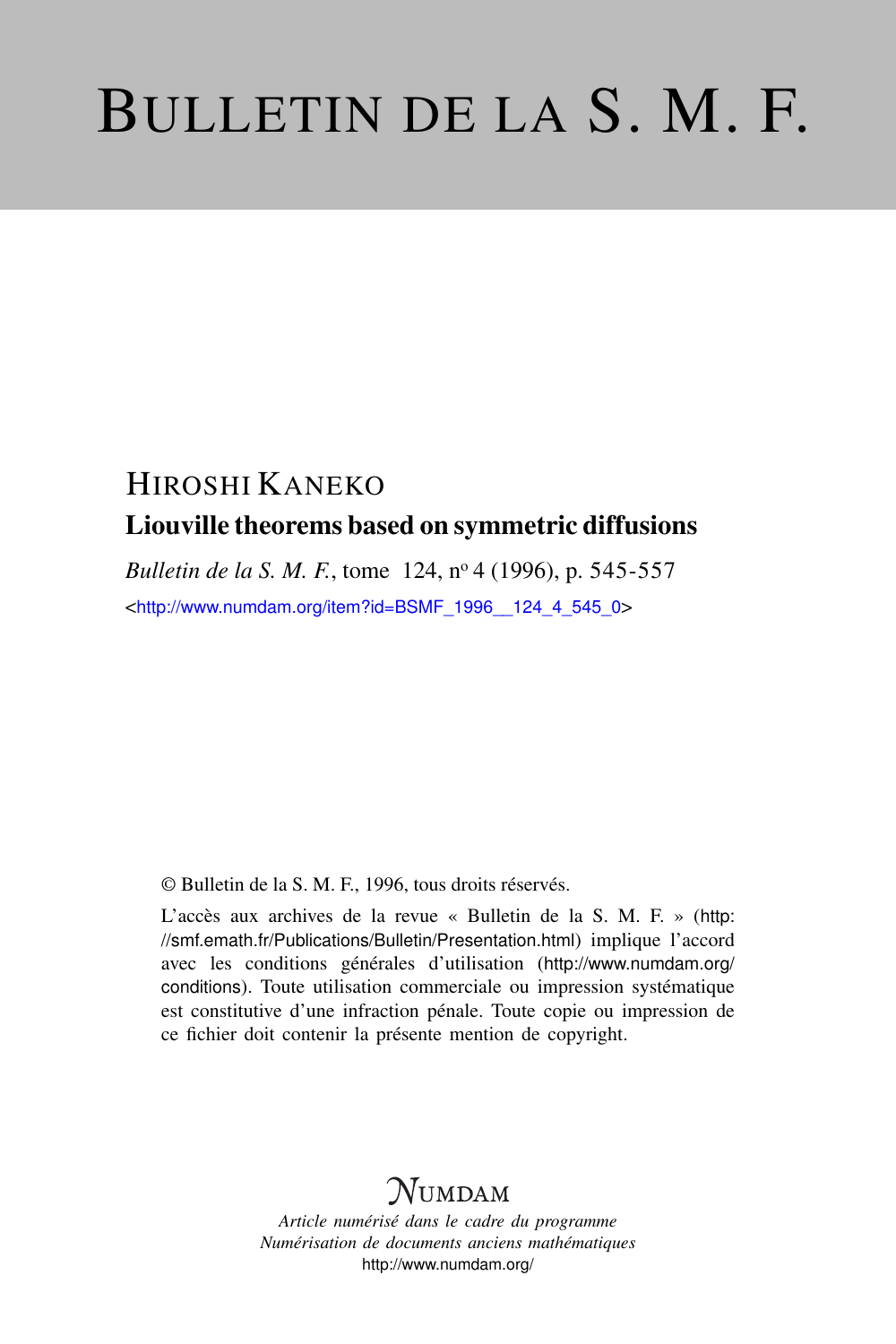#### **LIOUVILLE THEOREMS BASED ON**

## **SYMMETRIC DIFFUSIONS**

PAR

HIROSHI KANEKO (\*)

*Dedicated to Professor M. Fukushima on his 60th birthday*

RESUME. — On etudie dans cet article Ie theoreme de Liouville pour les fonctions sousharmoniques en se basant sur 1'espace de Dirichlet. L'integrale de Hellinger permet d'écrire les théorèmes de Liouville pour les fonctions sousharmoniques sans hypothèse de regularite sur une fonction exhaustive donnee et d'examiner avec precision la croissance des fonctions sousharmoniques non constantes.

ABSTRACT. — In this article, we study Liouville properties for subharmonic functions based on the Dirichlet space theory. In order to describe Liouville theorems for subharmonic functions, we will use the Hellinger integral which eliminates the smoothness requirement on the given exhaustion function and enables us to examine the increasing order of non-constant subharmonic functions.

#### **1. Introduction**

The study on Liouville theorems has been developed in geometry as well as in complex analysis. Geometrical Liouville theorems ordinarily state that if a Riemannian manifold enjoys certain condition on the curvature, then it does not admit non-constant bounded subharmonic function *{e.g.* [C-Y]). In complex analysis, Liouville theorems assert that any bounded plurisubharmonic function or occasionally pluriharmonic function does not exist except constant, whenever the underlying complex manifold is parabolic in a certain sense  $(e.g. [K], [T1]$  and  $[T2]$ ). N. Sibony and P.M. Wong [S-W] suggested that this sort of assertion is usually related to the vanishing of the capacity of the infinity. The notion of capacity for the value distribution theory was originally dealt with by W. Stoll *{e.g.* [Stol]).

<sup>(\*)</sup> Texte recu Ie 29 mai 1995, revise Ie 29 decembre 1995 et Ie 25 mars 1996.

H. KANEKO, Department of Mathematics, Science University of Tokyo (Japan). Email: kaneko@ma.kagu.sut.ac.jp.

BULLETIN DE LA SOCIETE MATHEMATIQUE DE FRANCE 0037-9484/1996/545/\$ 5.00 © Societe mathematique de France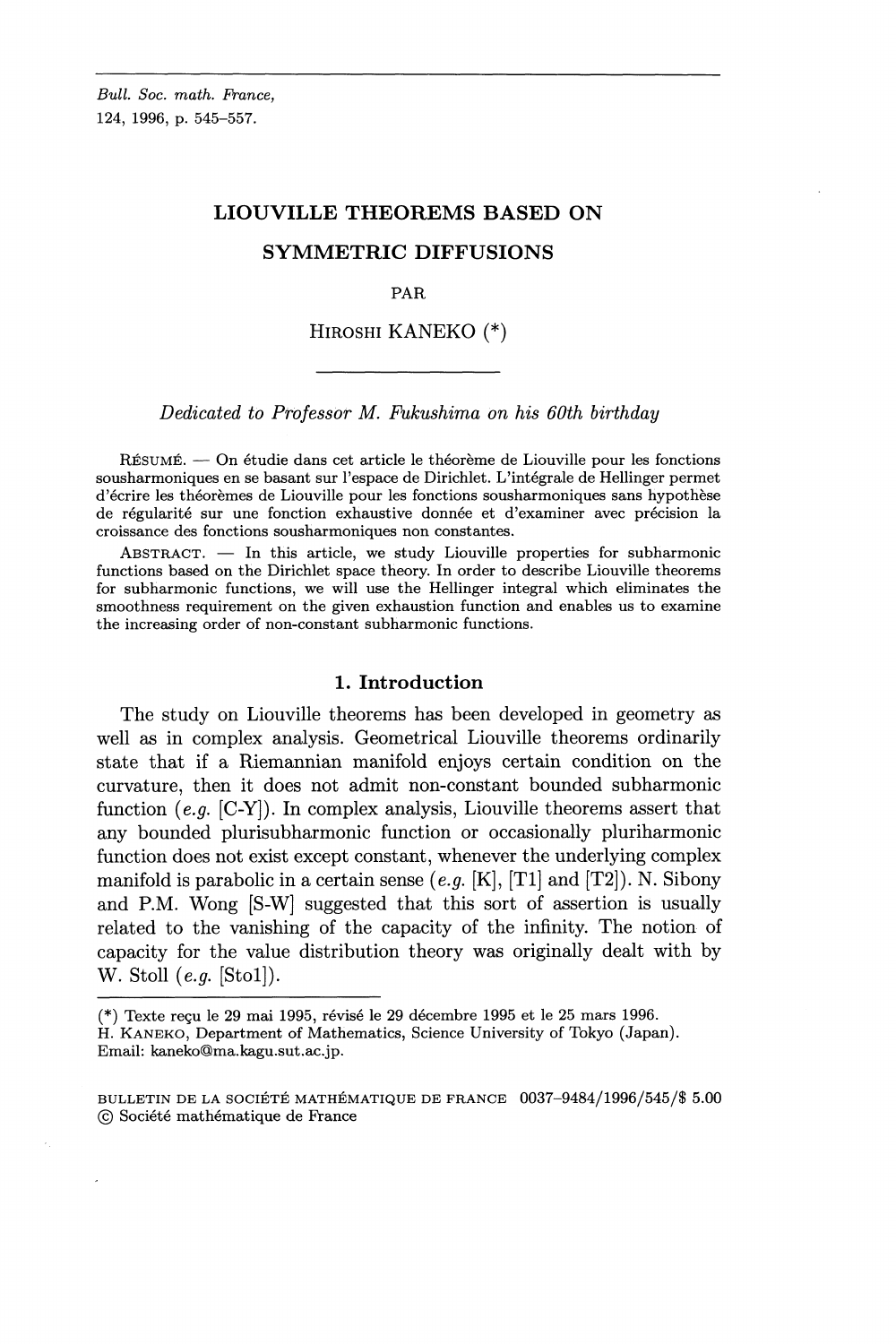In the mean time, the capacity is expressed by the Dirichlet integral of 0-equilibrium potential with respect to the corresponding self-adjoint differential operator. M. Fukushima pointed out in [F2] that the vanishing of the Dirichlet integral concerns the non-transience of the corresponding Hunt process. In the recent development of Dirichlet space theory, H. Okura [Ok3] found a recurrence criterion for Hunt process in terms of the Hellinger integral which is attributed to [H]. The method was utilized to reproduce a sharp capacitary estimate by K.T. Sturm [Stu2]. Their arguments are based upon the stochastic metric introduced by M. Biroli and U. Mosco in [B-M2].

Throughout this paper, we focus our attention on the case that the Dirichlet space has the strong local property, that is, the case that the corresponding Hunt process is a diffusion with no killing inside. We start with an inequality which will be the primary tool for our Liouville theorems formulated in Section 3. Our theorems not only handle the family of subharmonic functions locally in the domain of the Dirichlet space but imply some of the known results on the absence of bounded functions with subharmonicity such as  $[C-Y]$ , [T1] and [Stu1]. Our method also provides a Liouville theorem without exhaustion function, which is directly applicable to the plurisubharmonic functions without the approximating procedures as in [Tl].

As for notions and notations, the author recommends the reader to consult the book [F-O-T]. The author expresses his thanks to Professor M. Fukushima and Professor M. Takeda for their heartfelt encouragement and the proof of Lemma 1 which is shorter than the author's original one.

## **2. Green's formula**

We denote a regular Dirichlet space on  $L^2(X, m)$  with the strong local property by  $(\mathcal{E},\mathcal{F})$ , where X is a locally compact Hausdorff space and m is a Radon measure with  $\text{supp}[m] = X$ . In this section, we deal with the case that the underlying space *X* has a continuous exhaustion function  $\rho \in \mathcal{F}_{\text{loc}}$ . Throughout this paper, all elements in  $\mathcal{F}_{\text{loc}}$  are assumed to be quasi-continuous already.

We use the following notations:

$$
B(s) = \{x \in X; \ \rho(x) < s\}, \quad \text{for} \quad s > 0,
$$
\n
$$
B(r, s) = \{x \in X; \ r < \rho(x) < s\}, \quad \text{for} \quad s > r > 0,
$$
\n
$$
e_{\langle u, v \rangle}(s) = \mu_{\langle u, v \rangle}(B(s)), \quad \text{for} \quad u, v \in \mathcal{F}_{\text{loc}},
$$

where  $\mu_{\langle u,v \rangle}$  is the co-energy of  $u, v \in \mathcal{F}_{loc}$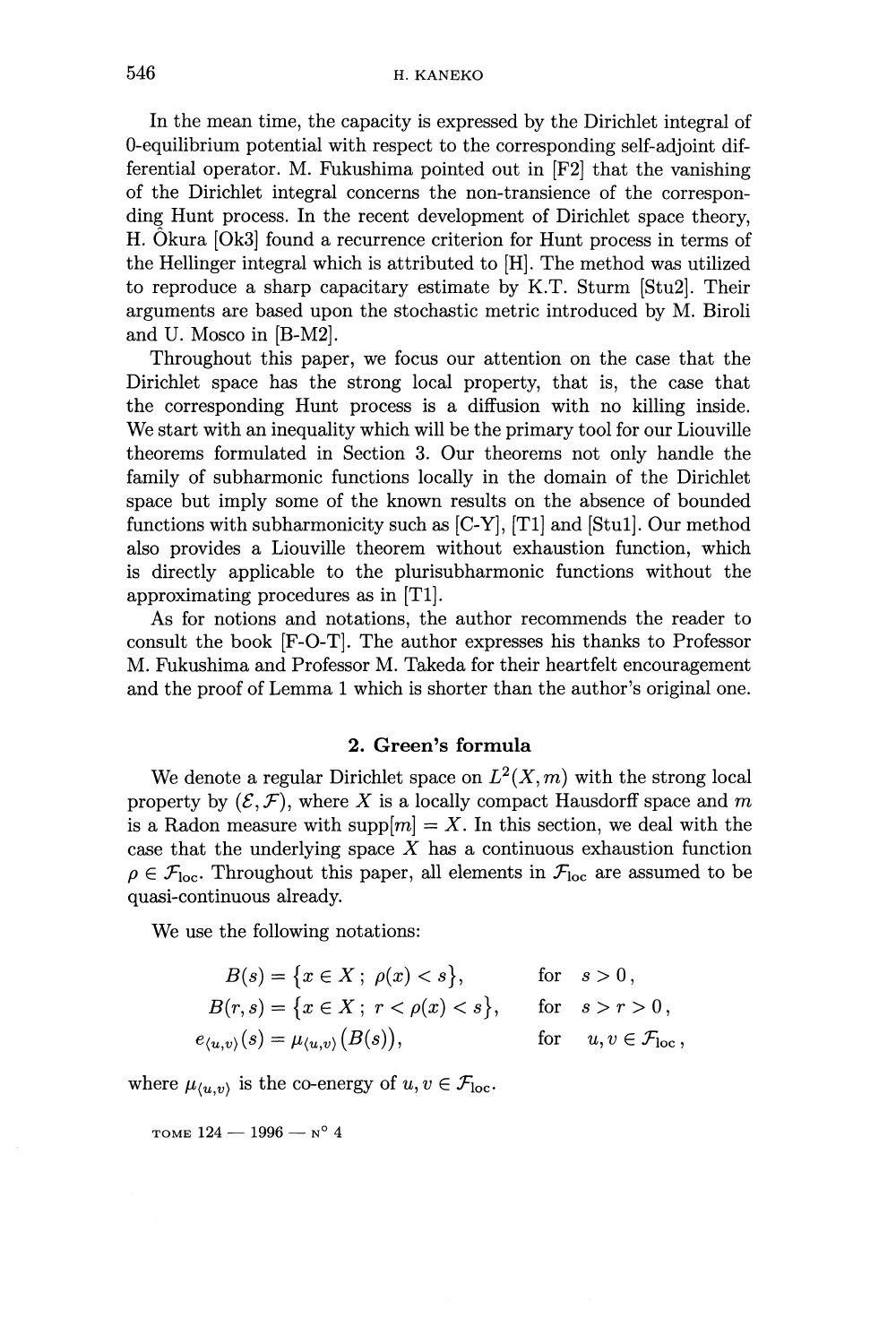The measure  $\mu_{\langle u,u\rangle}$  (resp.  $e_{\langle u,u\rangle}$ ) is denoted by  $\mu_{\langle u\rangle}$  (resp.  $e_{\langle u\rangle}$ ).

MAIN LEMMA (Green's formula). — If  $u \in \mathcal{F}_{loc}$  and  $v \in \mathcal{F}_{loc} \cap L_{loc}^{\infty}$  $then$ 

$$
\int_r^R e_{\langle u,v\rangle}(s) ds - \int_X \mathrm{d}\mu_{\langle u,w_r, \,Rv\rangle} = \int_{B(r,R)} v \, \mathrm{d}\mu_{\langle u,\rho\rangle}
$$

*holds for*  $w_{r}$   $_{R} = R - (\rho \wedge R) \vee r$ , where

$$
x \vee a = \max\{x, a\} \quad and \quad x \wedge b = \min\{x, b\}.
$$

*Especially, if u is*  $\mathcal{E}$ *-subharmonic and v is non-negative, then* 

$$
\int_r^R e_{\langle u,v\rangle}(s) ds \leq \int_{B(r,R)} v d\mu_{\langle u,\rho\rangle} .
$$

*Proof. —* Since the assertion is local, it suffices to consider the case that  $u \in \mathcal{F}$  and  $v \in \mathcal{F}_b$ . By using Theorem 3.2.2 in [F-O-T], we can derive the desired identity as follows:

$$
\int_r^R e_{\langle u,v\rangle}(s) ds = \int_r^R \int_{B(s)} d\mu_{\langle u,v\rangle} ds = \int_X w_{r,R} d\mu_{\langle u,v\rangle}
$$

$$
= \int_X d\mu_{\langle u, w_{r,R}v\rangle} - \int_X v d\mu_{\langle u, w_{r,R}\rangle}
$$

$$
= \int_X d\mu_{\langle u, w_{r,R}v\rangle} + \int_{B(r,R)} v d\mu_{\langle u,\rho\rangle},
$$

where the last equality follows from the identity in [M] (see also [Ok3, Lemma 2.1 (i)]). The first term in the last expression equals  $2\mathcal{E}(w_{r,R}v, u)$ , which is non-positive when *u* is subharmonic and *v* is non-negative.  $\Box$ 

REMARK 1. — We consider the case that  
\n
$$
\mathcal{F} = H^1(\mathbb{R}^N) = \left\{ u \in L^2(\mathbb{R}^N) \, ; \, \frac{\partial u}{\partial x^i} \in L^2(\mathbb{R}^N), \, i = 1, ..., N \right\},
$$
\n
$$
\mathcal{E}(u, v) = \frac{1}{2} \int_{\mathbb{R}^N} (\nabla u, \nabla v) dV \quad \text{for } u, v \in \mathcal{F},
$$

where *V* is the Lebesgue measure. If a bounded domain *D* is exhausted by a smooth function  $\rho$  as  $D = \{\rho < r\} \subset \mathbb{R}^N$  and  $d\rho \neq 0$  is satisfied on  $\partial D$ , we can verify the following convergences for functions  $u, v$  in  $C^2$ .

$$
\lim_{\varepsilon \to 0} \frac{1}{\varepsilon} \int_{r-\varepsilon}^r e_{\langle u, v \rangle}(s) ds = \int_D (\nabla u, \nabla v) dV,
$$
  
\n
$$
\lim_{\varepsilon \to 0} \frac{1}{\varepsilon} \int_X d\mu_{\langle u, w_{r-\varepsilon}, r v \rangle} = - \int_D v \Delta u dV,
$$
  
\n
$$
\lim_{\varepsilon \to 0} \frac{1}{\varepsilon} \int_{B(r-\varepsilon, r)} v d\mu_{\langle u, \rho \rangle} = \int_{\partial D} v \frac{\partial u}{\partial \nu} dS,
$$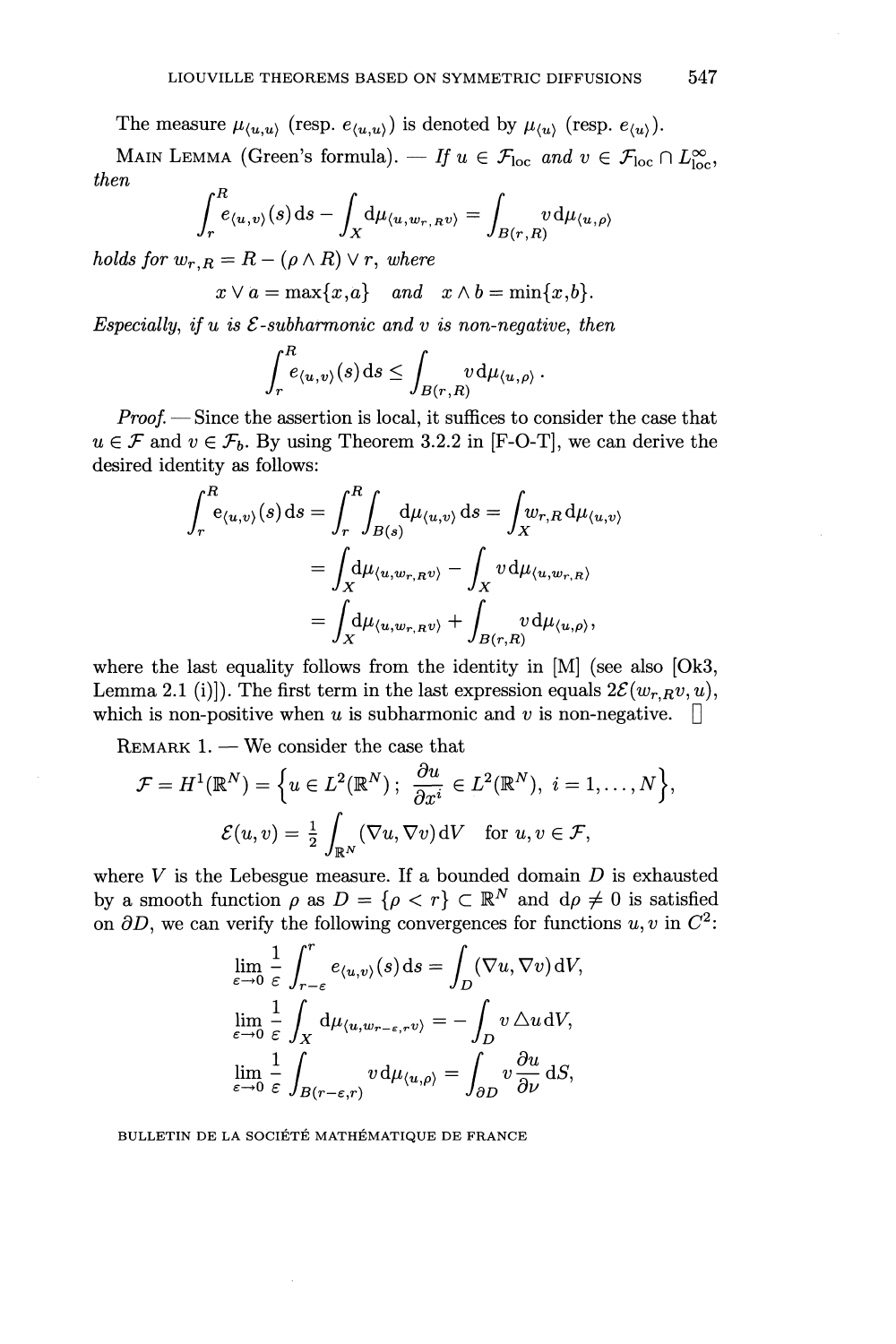where  $\partial u/\partial \nu$  denotes the outer normal derivative of u and S stands for the volume element on  $\partial D$ . Therefore, our formula implies the classical Green's formula.

In the sequel, we also use the following lemma.

LEMMA 1.  $-A$  function u in  $\mathcal{F}_{loc}$  is constant quasi-everywhere on X *if*  $\mu_{\langle u \rangle}$  vanishes.

*Proof.* — By the strong local property,  $\mu_{\langle (u-\alpha)\vee 0 \rangle} = I_{\{u>\alpha\}}\mu_{\langle u \rangle}$  for any  $\alpha \in \mathbb{R}$  and accordingly  $\mu_{((u-\alpha)\vee 0)}$  vanishes under the stated condition. This implies the *E*-harmonicity of  $(u - \alpha) \vee 0$  and consequently

$$
p_t[(u-\alpha)\vee 0] = (u-\alpha)\vee 0 \qquad (\forall \alpha \in \mathbb{R}, \ \forall t > 0)
$$

for the semi-group  $\{p_t\}$  generated by  $(\mathcal{E}, \mathcal{F})$ . The  $p_t$ -invariance of  $\{u \leq \alpha\}$ follows from this identity. From the irreducibility of the diffusion it turns out that *u* must equal inf{ $\alpha$ ; Cap( $X \setminus \{u \leq \alpha\}$ ) = 0} quasi-everywhere on  $X$ .  $\Box$ 

#### **3. The Liouville Theorems**

We start with the case that  $(\mathcal{E}, \mathcal{F})$  is a regular Dirichlet space on  $L^2(X,m)$  with the strong local property which generates an irreducible diffusion and that X has a continuous exhaustion function  $\rho \in \mathcal{F}_{loc}$ . For  $u \in \mathcal{F}_{loc}$ , we set

$$
m(u,s) = \operatorname{ess\,sup} \{ u(x) \, ; \ \rho(x) < s \},
$$

which is equal to  $\inf{\alpha$ ;  $\text{Cap}(B(s)\setminus{u \leq \alpha})=0}$  by the quasi-continuity of *u.* We further set

$$
h^*(s) = h(s) - \sum_{\xi \le s} (h(\xi +) - h(\xi))
$$

for any left-continuous increasing function *h.*

We shall particularly need  $e_{\langle u \rangle}^*(\cdot)$ .

LEMMA 2.  $\Box$  *If*  $u \in \mathcal{F}_{loc} \cap L^{\infty}_{loc}$  is non-negative and  $\mathcal{E}$ -subharmonic, then

(i) 
$$
\int_{r}^{R} e_{\langle u \rangle}(s) ds \leq m(u, R) \sqrt{e_{\langle \rho \rangle}(R) - e_{\langle \rho \rangle}(r)} \times \sqrt{e_{\langle u \rangle}^{*}(R) - e_{\langle u \rangle}^{*}(r)},
$$
  
\n(ii) 
$$
\int_{r}^{R} e_{\langle u \rangle}^{*}(s) ds \leq m(u, R) \sqrt{e_{\langle \rho \rangle}(R) - e_{\langle \rho \rangle}(r)} \times \sqrt{e_{\langle u \rangle}^{*}(R) - e_{\langle u \rangle}^{*}(r)}.
$$

TOME **124 — 1996** — N° 4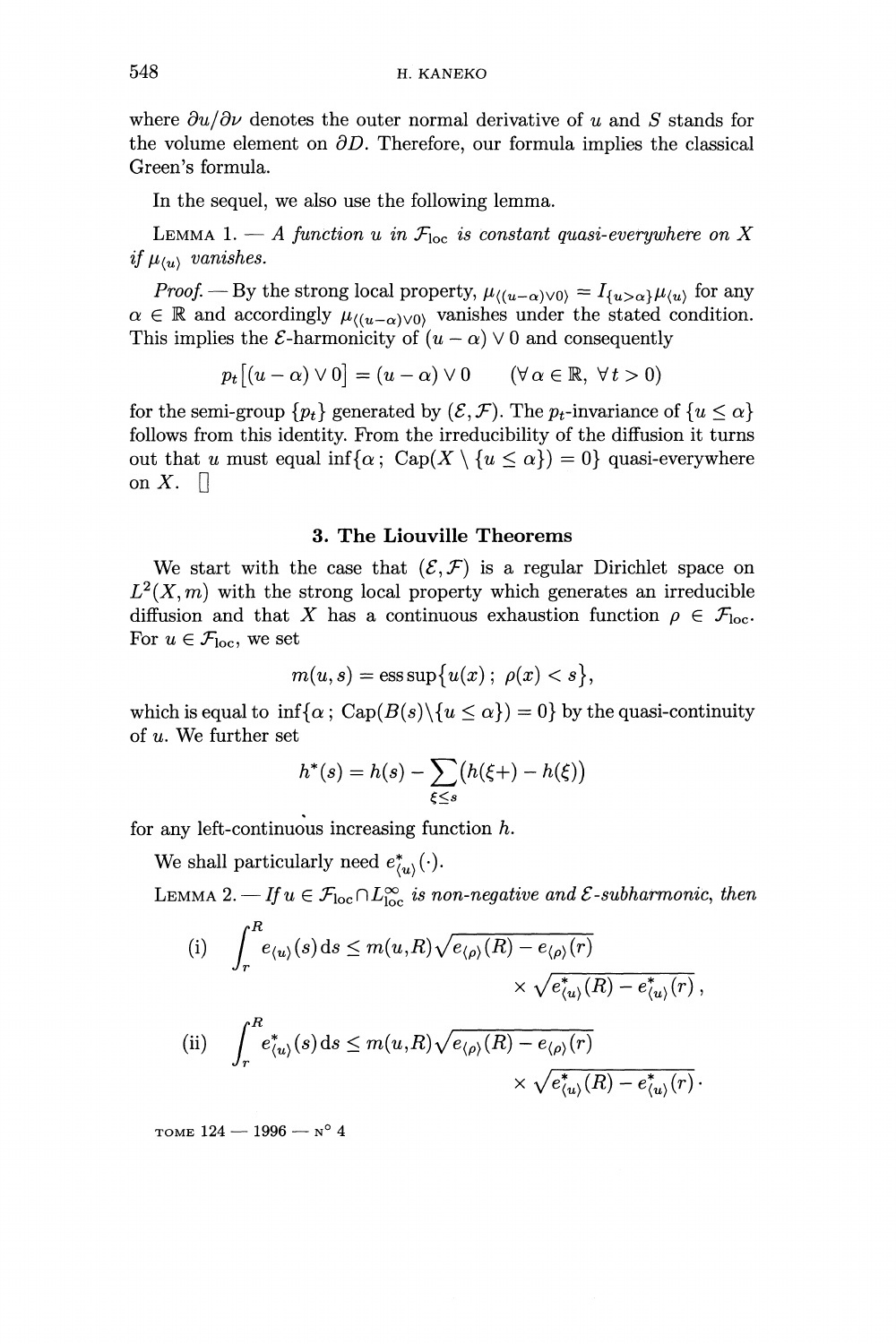*Proof.* — Due to the inequality in [B-H, Thm 5.2.3], we have that  $\mu_{\langle \rho \rangle}$ never charges any level set  $\{\rho = \xi\}$  (where  $\xi \ge \inf \rho$ ). Therefore, we can derive

$$
\int_r^R e_{\langle u \rangle}(s) \, ds \le \int_{B(r,R) \cap \{\rho \notin E\}} u \, d\mu_{\langle u, \rho \rangle}
$$

for  $E = \{\xi : e_{\langle u \rangle}(\xi+) > e_{\langle u \rangle}(\xi)\}\$  from Main Lemma. Assertion (i) follows from this inequality and Lemma 5.6.1 in [F-O-T]. Assertion (ii) is clear from (i).  $\Box$ 

For non-negative increasing continuous function *g* and positive nondecreasing left continuous function  $h$  on the interval  $[a, b]$ , we will need the integral

$$
\int_a^b \frac{(\mathrm{ds})^2}{h(s) \, \mathrm{d}g(s)}
$$

to describe our Liouville theorems. For any divisions  $\Delta$  and  $\Delta'$  of [a, b], we can show that

$$
\Delta = \{a = \xi_0 < \xi_1 < \cdots < \xi_k = b\} \subset \Delta' = \{a = \eta_0 < \eta_1 < \cdots < \eta_\ell = b\}
$$

implies

$$
\sum_{i=1}^{k-1} \frac{(\xi_{i+1}-\xi_i)^2}{h(\xi_{i+1})(g(\xi_{i+1})-g(\xi_i))} \leq \sum_{i=1}^{\ell-1} \frac{(\eta_{i+1}-\eta_i)^2}{h(\eta_{i+1})(g(\eta_{i+1})-g(\eta_i))}.
$$

Therefore, by running  $\Delta = \{a = \xi_0 < \xi_1 < \cdots < \xi_k = b\}$  in all divisions of  $[a, b]$ , we can define the integral

$$
\int_{a}^{b} \frac{(ds)^{2}}{h(s) dg(s)} = \sup_{\Delta} \sum_{i=1}^{k-1} \frac{(\xi_{i+1} - \xi_{i})^{2}}{h(\xi_{i+1})(g(\xi_{i+1}) - g(\xi_{i}))}
$$

in the same manner as the standard Hellinger integral

$$
\int_a^b \frac{(\mathrm{d}s)^2}{\mathrm{d}g(s)} = \sup_{\Delta} \sum_{i=1}^{k-1} \frac{(\xi_{i+1} - \xi_i)^2}{g(\xi_{i+1}) - g(\xi_i)}.
$$

THEOREM 1.  $\rightarrow$  *If* ( $\mathcal{E}, \mathcal{F}$ ) is irreducible and for large enough r

$$
\lim_{R \to \infty} \int_r^R \frac{(\mathrm{d}s)^2}{\mathrm{d}e_{\langle \rho \rangle}(s)} = \infty,
$$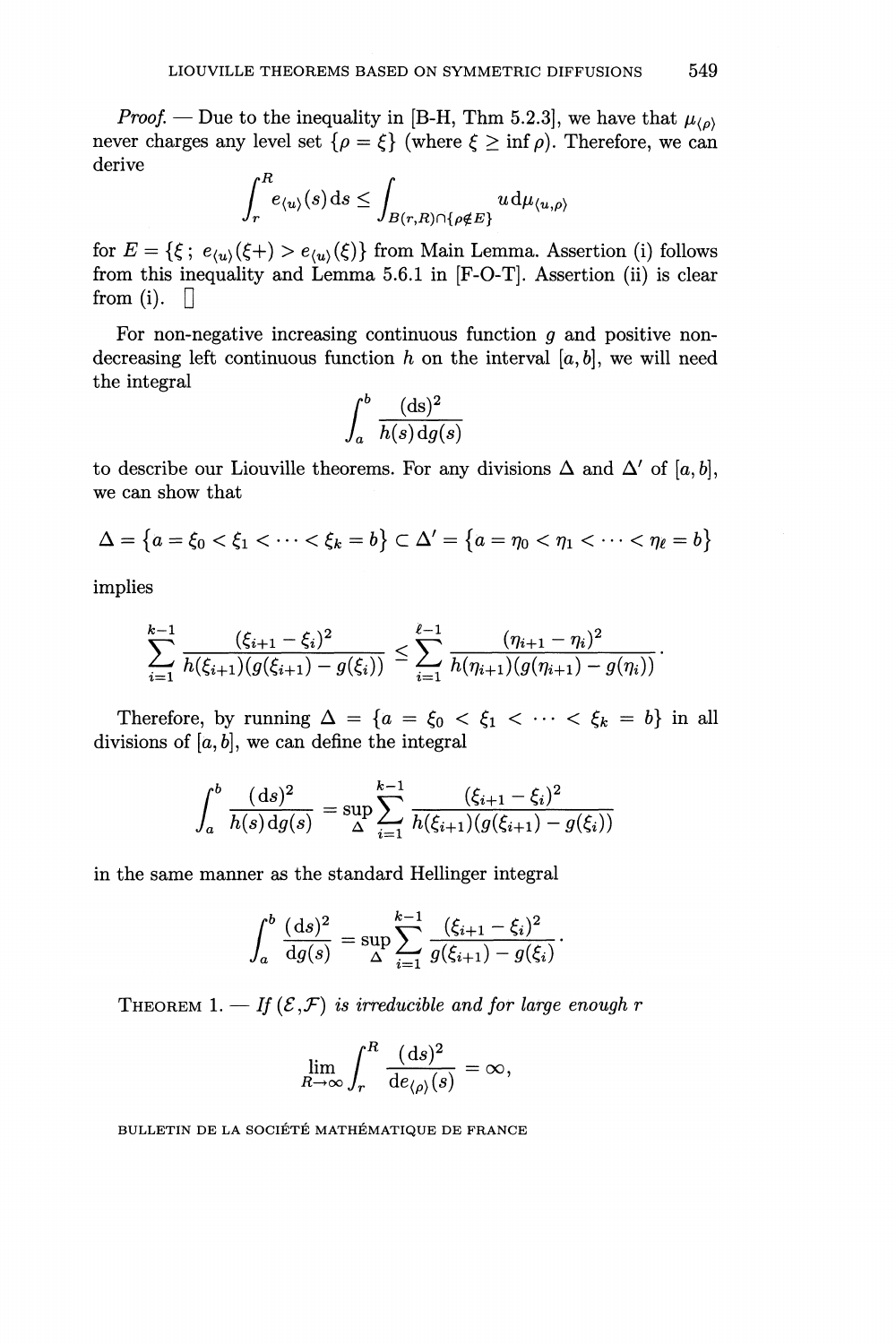*then any non-negative E-subharmonic function*  $u \in \mathcal{F}_{\text{loc}} \cap L^{\infty}_{\text{loc}}$  satisfying

$$
\mathcal{E}\text{-subharmonic function } u \in
$$
\n
$$
\int_{r}^{\infty} \frac{(\mathrm{d}s)^{2}}{m(u,s)^{2} \mathrm{d}e_{\langle \rho \rangle}(s)} = \infty
$$

*for any r is constant quasi-everywhere on X.*

*Proof.* — We shall first verify that  $e_{\ell m}^*(\cdot) \equiv 0$ . Otherwise,  $e_{\ell m}^*(r) > 0$ for some  $r > 0$  and, for an arbitrary division  $\Delta : r = \xi_0 < \xi_1^{\alpha/2} \cdots$  $\xi_k = R$  of the interval  $[r,R]$ , we can derive the following estimate from Lemma 2 (ii):

$$
\sum_{i=0}^{k-1} \frac{(\xi_{i+1} - \xi_i)^2}{m(u, \xi_{i+1})^2 (e_{\langle \rho \rangle}(\xi_{i+1}) - e_{\langle \rho \rangle}(\xi_i))} \\ \leq \sum_{i=0}^{k-1} \frac{(e_{\langle u \rangle}^*(\xi_{i+1}) - e_{\langle u \rangle}^*(\xi_i))}{\frac{1}{(\xi_{i+1} - \xi_i)^2} \left(\int_{\xi_i}^{\xi_{i+1}} e_{\langle u \rangle}^*(s) \, ds\right)^2} \\ \leq \sum_{i=0}^{k-1} \frac{(e_{\langle u \rangle}^*(\xi_{i+1}) - e_{\langle u \rangle}^*(\xi_i))}{e_{\langle u \rangle}^*(\xi_i)^2}.
$$

The assumption on the Hellinger integral implies that the left-hand side can exceed arbitrarily large number by taking sufficiently large *R* and sufficiently small  $\|\Delta\| = \max_{0 \leq i \leq k-1} (\xi_{i+1} - \xi_i)$ . However, the right hand side does not exceed  $\frac{1}{e_{\langle u \rangle}^*(r)} + 1$ , for  $\|\Delta\|$  small enough, arriving at a contradiction. The identity  $e_{\langle u \rangle}^*(\cdot) \equiv 0$  and Lemma 2 (i) imply  $e_{\langle u \rangle}(\cdot) \equiv 0$ . The function *u* is constant quasi-everywhere on X by Lemma 1.  $\Box$ 

REMARK 2. — This theorem covers a wider family of subharmonic functions than  $[C-Y]$  and  $[T1]$  and describes the growth order of nonconstant subharmonic function more precisely than the Liouville theorem in [Tl].

Here, we give the definition of  $e_{\langle u, u^{p-1}\rangle}(\cdot)$  by assuming  $p > 1$ . For an *E*-subharmonic function  $u \in \mathcal{F}_{loc} \cap L_{loc}^p$ , the method in [Stu1] enables us to define the *co-energy measure*  $e_{\langle u, u^{p-1}\rangle}(\cdot)$  by

$$
e_{\langle u, u^{p-1}\rangle}(r) = (p-1) \lim_{n \to \infty} \int_{B(r)} [u_b^{(n)}]^{(p-2)} d\mu_{\langle u_b^{(n)}, u_b^{(n)}\rangle}
$$

 $(r \in \left[\inf \rho, \sup \rho)\right)$ , where  $\{u_b^{(n)}\}_{n=1}^{\infty} \subset \mathcal{F}_b$  is defined by

$$
u_b^{(n)} = \psi_n(u) - \psi_n(u - n) \quad (n = 1, 2, ...)
$$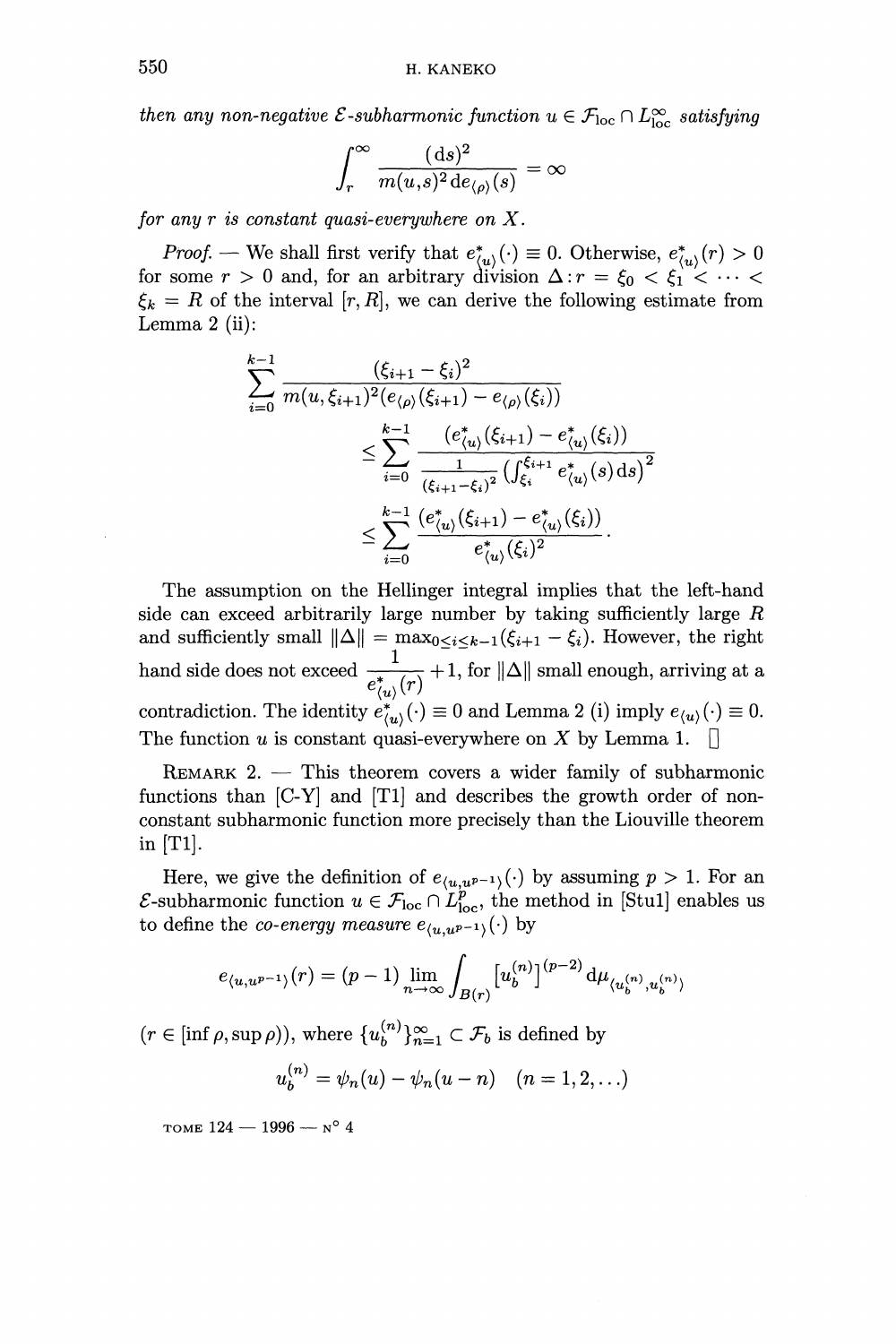with  $\{\psi_n\}_{n=1}^{\infty} \subset C^2(\mathbb{R})$  satisfying  $0 \le \psi_n \le 1, \psi_n \ge 0$  and

$$
\psi_n(x) = \begin{cases} 1/n & \text{if } x \le 0 \\ x & \text{if } x \ge 2/n. \end{cases}
$$

We note the following equivalent expressions of  $e_{(u,u^{p-1})}(\cdot)$  involving *f*-subharmonic functions  $u^{(n)} = \psi_n(u)$ :<br>  $e_{\langle u, u^{p-1}\rangle}(r) = (p - 1) \lim_{n \to \infty} \int_{P(x)} [u_b^{(n)}]^{(p-2)} d\mu_{\langle u_b^{(n)}, u^{(n)}\rangle}$ 

$$
e_{\langle u, u^{p-1} \rangle}(r) = (p-1) \lim_{n \to \infty} \int_{B(r)} \left[ u_b^{(n)} \right]^{(p-2)} \mathrm{d} \mu_{\langle u_b^{(n)}, u^{(n)} \rangle}
$$

$$
= (p-1) \lim_{n \to \infty} \int_{B(r)} \left[ u_b^{(n)} \right]^{(p-2)} \mathrm{d} \mu_{\langle u^{(n)}, u^{(n)} \rangle}.
$$

LEMMA 3.  $-$  If  $\mu_{\langle \rho \rangle} \leq m$  and  $p > 1$ , then any non-negative  $\mathcal{E}$ -sub*harmonic function*  $u \in \mathcal{F}_{\text{loc}} \cap L^p_{\text{loc}}$  *enjoys the following properties:* 

(i) 
$$
\int_{r}^{R} e_{\langle u, u^{p-1} \rangle}(s) ds \le \sqrt{\ell(u, R) - \ell(u, r)}
$$

$$
\times \sqrt{\frac{1}{p-1} \left[ e_{\langle u, u^{p-1} \rangle}^{*}(R) - e_{\langle u, u^{p-1} \rangle}^{*}(r) \right]},
$$
  
(ii) 
$$
\int_{r}^{R} e_{\langle u, u^{p-1} \rangle}^{*}(s) ds \le \sqrt{\ell(u, R) - \ell(u, r)}
$$

$$
\times \sqrt{\frac{1}{p-1} \left[ e_{\langle u, u^{p-1} \rangle}^{*}(R) - e_{\langle u, u^{p-1} \rangle}^{*}(r) \right]},
$$

where  $\ell(u,s) = \int_{B(s)} u^p \, dm$ .

*Proof.* — It suffices to show (i). Thanks to the inequality  $\mu_{\langle \rho \rangle} \leq m$ , the same discussion as in the proof of Lemma 2 (i) shows that

$$
\int_{r}^{R} e_{\langle u^{(n)}, [u_b^{(n)}]^{(p-1)}\rangle}(s) ds \leq \int_{B(r,R)\cap\{\rho \notin E\}} [u_b^{(n)}]^{(p-1)} d\mu_{\langle \rho, u^{(n)}\rangle} \leq \sqrt{\int_{B(r,R)} [u_b^{(n)}]^{p} dm} \times \sqrt{\int_{B(r,R)\cap\{\rho \notin E\}} [u_b^{(n)}]^{(p-2)} d\mu_{\langle u^{(n)}, u^{(n)}\rangle}}
$$

for  $E = \{\xi : e_{\langle u \rangle}(\xi +) > e_{\langle u \rangle}(\xi)\}.$  Letting  $n \to \infty$ , we have (i).  $\Box$ 

Here, we have a generalization of [Stu1, Thm 1].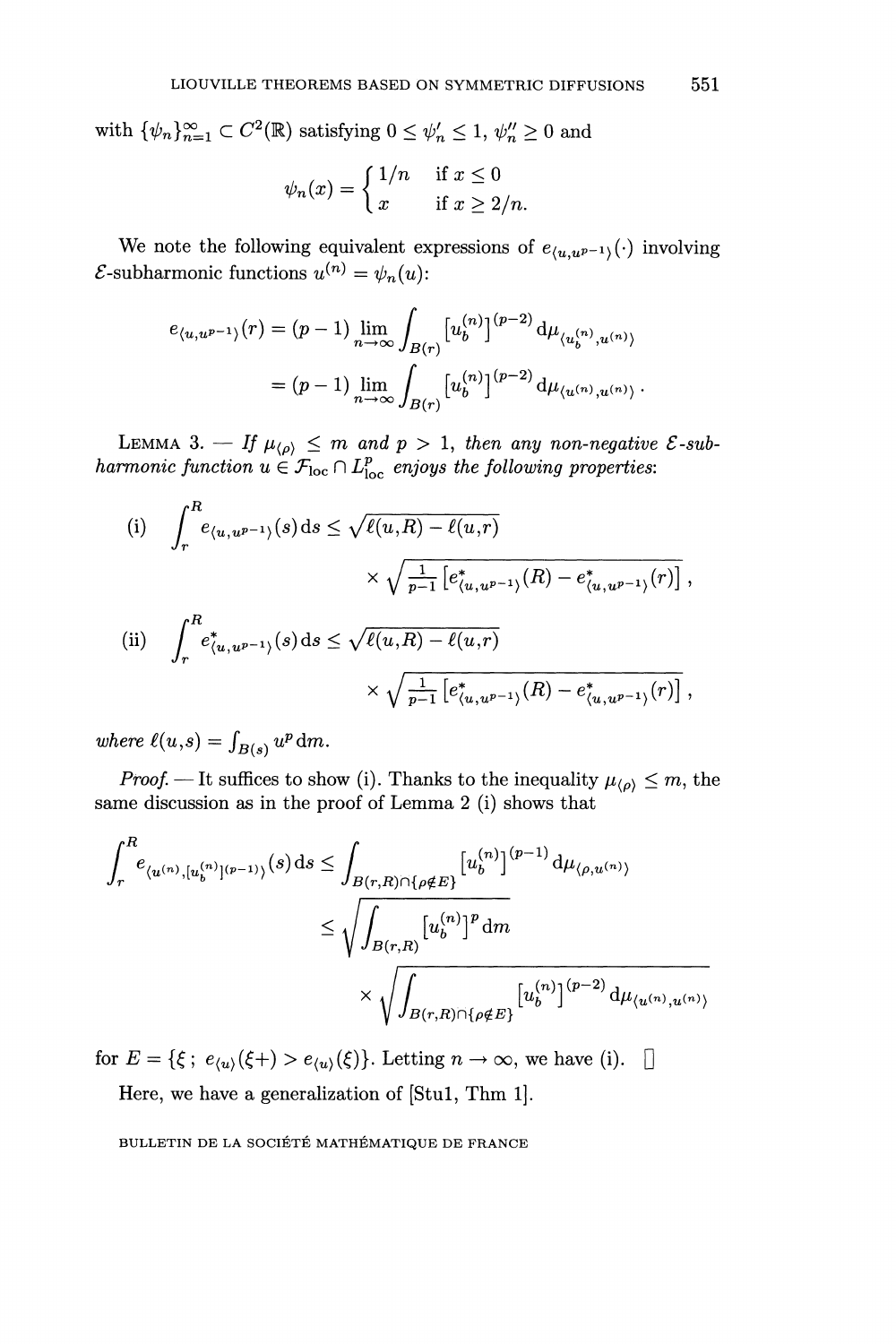# 552 H. KANEKO

THEOREM 2.  $-$  If  $\mu_{(o)} \leq m$  and  $p > 1$  and  $(\mathcal{E}, \mathcal{F})$  is irreducible, *then there exists no non-negative non-constant E-subharmonic function*  $u \in \mathcal{F}_{loc} \cap L^p_{loc}$  *satisfying, for large enough* r,

$$
\int_r^{\infty} \frac{(\mathrm{d}s)^2}{\mathrm{d}\ell(u,s)} = \infty.
$$

*Proof.* — We can show that  $e^*_{(u,u^{(p-1)})}(\cdot) \equiv 0$  through the same discussion as in the proof of Theorem 1 by using Lemma 3 (ii). From this discussion as in the proof of Theorem T by using Lemma 3 (i). From this identity and Lemma 3 (i), we obtain that  $e_{\langle (u \wedge b) \vee a \rangle}(\cdot) \equiv 0$  for any positive numbers  $b, a$  (where  $b > a$ ), which shows u is constant on  $\{u > 0\}$  by Lemma 1. This together with the *E*-subharmonicity of *u* implies  $\{u > 0\}$ is  $p_t$ -invariant. Since  $(\mathcal{E}, \mathcal{F})$  is irreducible, *u* is constant.  $\Box$ 

Henceforth, we fix a non-polar compact set *K* in *X* and an increasing sequence of relatively compact open sets  $\{G_n\}_{n=1}^{\infty}$  enjoying

$$
\bigcup_{n=1}^{\infty} G_n = X.
$$

 $Cap(K;G_n)$  is defined as the Dirichlet integral  $\mathcal{E}(e^{G_n}_K, e^{G_n}_K)$  of 0-equilibrium potential  $e^{G_n}_K$ . We will describe a Liouville theorem without exhaustion function. For that purpose, we set

$$
\rho_n = 1 - e_K^{G_n} \quad (n = 1, 2, \ldots),
$$

which will be utilized as substitutes for exhaustion function. We introduce the notation

$$
e_{\langle u \rangle}(s \mid w) = \mu_{\langle u, u \rangle}(\{w < s\})
$$

for  $u, w \in \mathcal{F}_{loc}$ , especially we denote  $e_{\langle w \rangle}(s \mid w)$  by  $e^{\star}_{\langle w \rangle}(s)$ . The continuity of  $e^{\star}_{(w)}(\cdot)$  is another consequence of Theorem 5.2.3 in [B-H].

THEOREM 3.  $\overline{f}$  *If* ( $\mathcal{E}, \mathcal{F}$ ) is irreducible and recurrent, then there exist *no non-negative non-constant*  $\mathcal{E}$ *-subharmonic function*  $u \in \mathcal{F}_{loc} \cap L^{\infty}_{loc}$ *satisfying*

$$
\underline{\lim}_{n \to \infty} m(u, G_n)^2 \operatorname{Cap}(K; G_n) = 0,
$$

*where*  $m(u, G_n) = \operatorname{ess} \sup \{u(x); x \in G_n\}.$ 

*Proof.* — For any  $0 < r < 1$ , the definition of the Hellinger integral assures that

$$
\int_r^1 \frac{(\mathrm{d} s)^2}{m^{(n)}(u,s)^2 \mathrm{d} e^\star_{\langle \rho_n \rangle}(s)}
$$

TOME 124 — **1996** — N° 4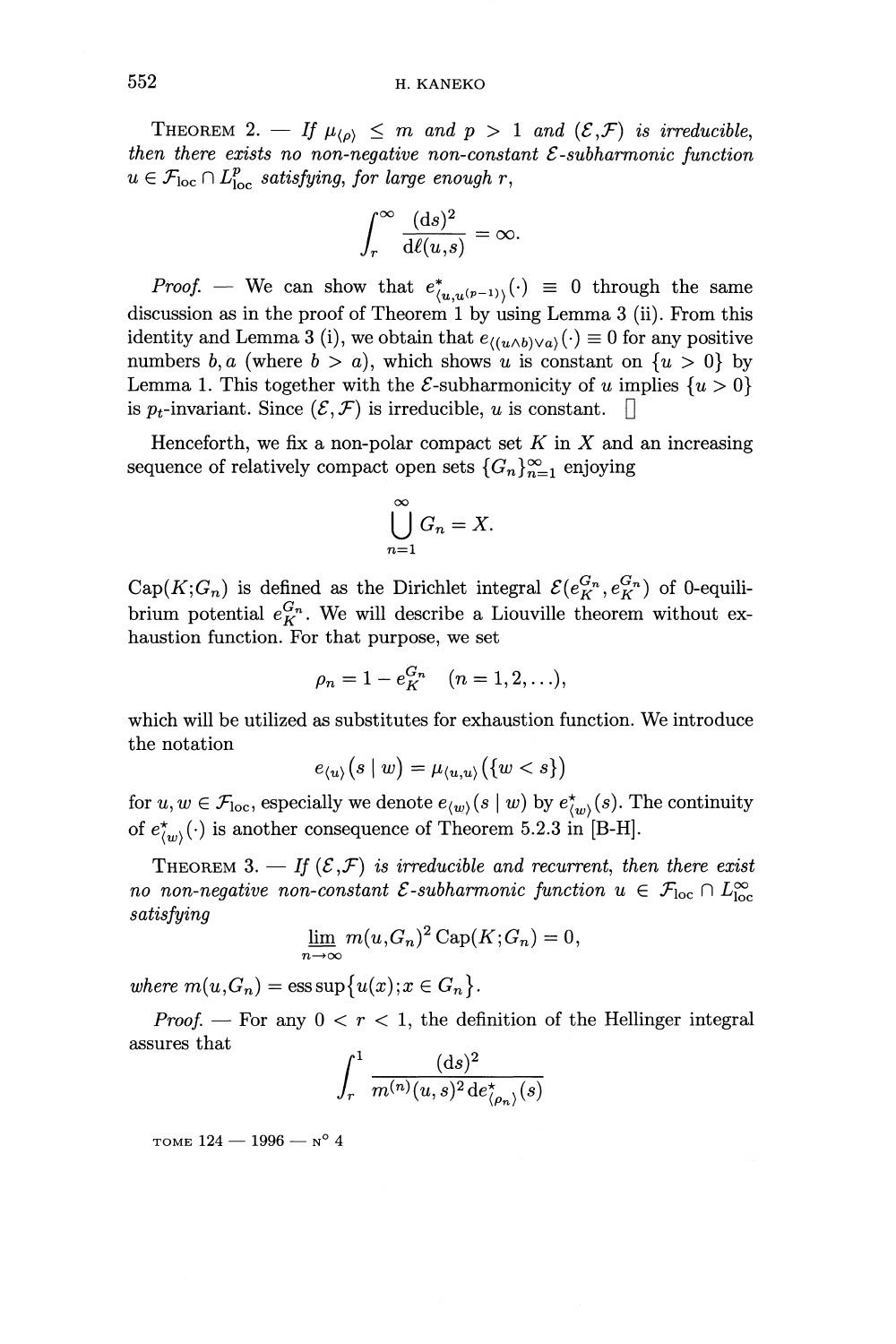dominates

$$
\frac{(1-r)^2}{m(u, G_n)^2 \operatorname{Cap}(K; G_n)}
$$

where

$$
m^{(n)}(u,s) = \inf \{ \alpha \, ; \, \operatorname{Cap}(\{\rho_n < s\} \setminus \{u \leq \alpha\}) = 0 \}.
$$

Thanks to the quasi-continuity of  $\rho_n$ , the argument up to the proof of Theorem 1 works in deriving the following inequalities:

$$
\frac{(1-r)^2}{m(u, G_n)^2 \operatorname{Cap}(K; G_n)} \leq \int_r^1 \frac{(ds)^2}{m^{(n)}(u, s)^2 \det_{\langle \rho_n \rangle}(s)}
$$

$$
\leq \int_r^1 \frac{\det_{\langle u \rangle}^*(s \mid \rho_n)}{e_{\langle u \rangle}^*(s \mid \rho_n)^2}
$$

$$
\leq \frac{1}{e_{\langle u \rangle}^*(r \mid \rho_n)}.
$$

Therefore  $\lim_{n \to \infty} e^*_{\langle u \rangle}(r | \rho_n) = 0$  for  $0 < r < 1$ . Since Lemma 2 (i) holds for  $\rho = \rho_n$ ,

$$
\int_r^R e_{\langle u \rangle}(s \mid \rho_n) ds \leq m(u, G_n) \sqrt{\text{Cap}(K; G_n)} \sqrt{e_{\langle u \rangle}^*(R \mid \rho_n) - e_{\langle u \rangle}^*(r \mid \rho_n)},
$$

where  $0 < r < R < 1$ . Letting  $n \to \infty$ , we can conclude that

$$
\mu_{\langle u,u\rangle}(p_K>1-r)=\lim_{n\to\infty}e_{\langle u\rangle}(r\mid\rho_n)=0,
$$

where  $p_K$  is the 0-order hitting probability of K with respect to the associated diffusion. On account of the irreducibility and [F-O-T, Thm 4.6.6], we see by letting  $r \uparrow 1$  that  $\mu_{\langle u,u \rangle}(X) = 0$  and hence *u* is constant quasieverywhere on X by virtue of Lemma 1.  $\Box$ 

As an application of Theorem 3, we can now formulate a Liouville theorem for plurisubharmonic functions.

THEOREM 4. — If A is an irreducible closed complex analytic set in  $\mathbb{C}^N$ *with pure dimension*  $k \geq 2$  *and if* 

$$
\int_c^{\infty} \frac{\mathrm{d}s}{s \operatorname{n}(A,s)} = \infty,
$$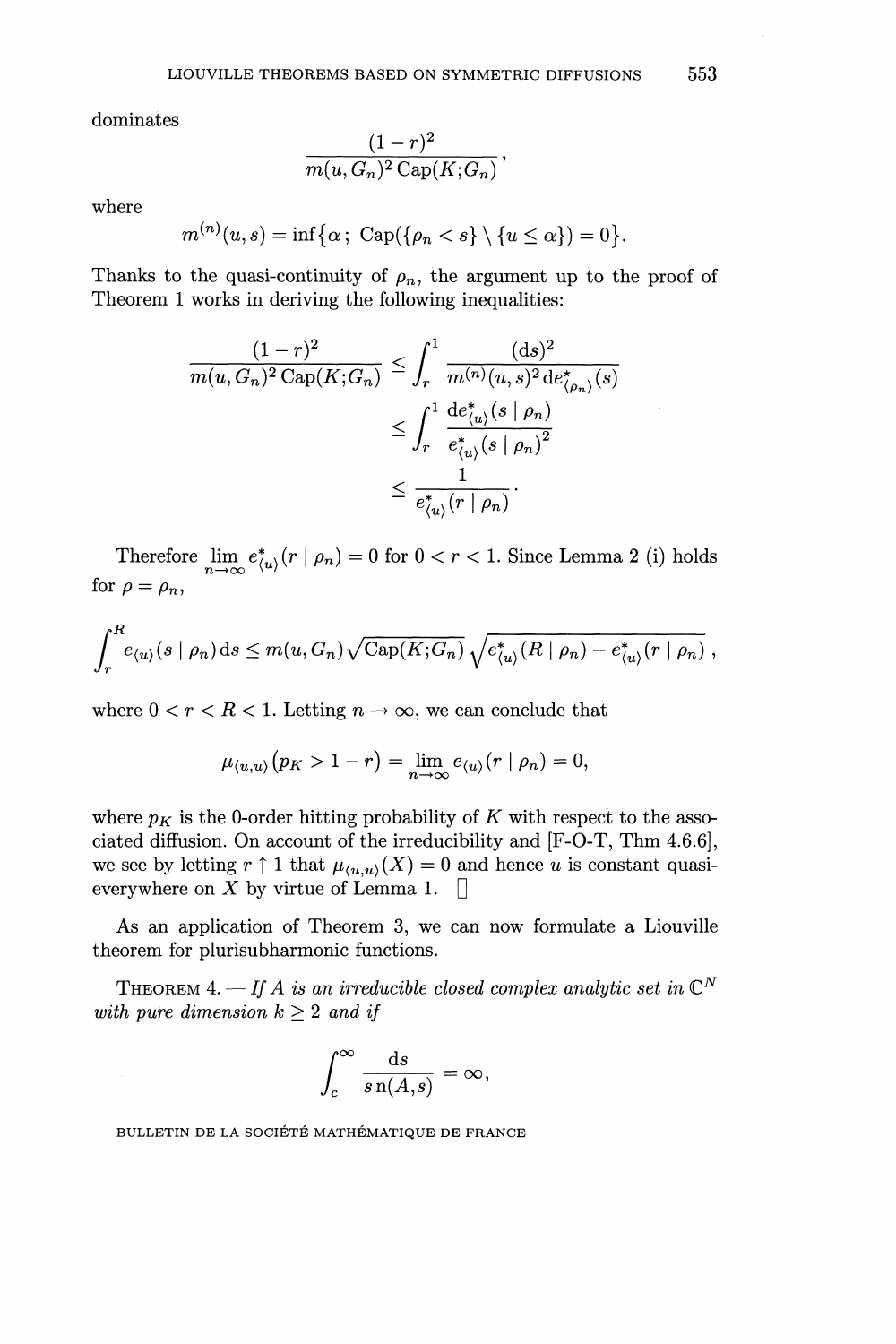*then A does not admit any non-constant plurisubharmonic function u satisfying*

$$
\lim_{R \to \infty} \frac{m(u,R)^2}{\int_c^R \frac{ds}{s n(A,s)}} = 0,
$$

*'where*

• 
$$
n(A,s) = \int_{r(A) \cap B_{euc}(s)} \left[ dd^c \log |z|^2 \right]^k;
$$

• r(A) *denotes the set of regular points in* A;

\n- $$
|z|^2 = \sum_{i=1}^{N} |z_i|^2
$$
 and
\n- $B_{\text{euc}}(s) = \{z \in \mathbb{C}^N; |z| < s\}.$
\n

*Proof.* — We may assume that  $0 < \text{dist}(0, r(A)) < c$ . Setting

$$
\theta = \left[ \mathrm{dd}^c \log(|z|^2 + 1) \right]^{k-1}, \quad m = \mathrm{dd}^c |z|^2 \wedge \theta,
$$

we obtain a symmetric closable bilinear form on  $L^2(r(A), m)$ 

$$
\mathcal{E}^{\theta}_0(u,v) = \int_{r(A)} \mathrm{d}u \wedge \mathrm{d}^c v \wedge \theta, \qquad u, v \in \mathcal{C}^{\infty}_0(A).
$$

Since  $\rho_0 = \log(|z|^2 + 1)$  is strongly plurisubharmonic on A, the smallest closed extension  $(\mathcal{E}^{\theta}, \mathcal{F}^{\theta})$  of  $\mathcal{E}^{\theta}_{0}$  generates an irreducible holomorphic diffusion on  $r(A)$ . From [F-O], we know that  $\mathcal{F}^{\theta}_{loc}$  contains the family of locally bounded plurisubharmonic functions on  $r(A)$  as a subfamily of  $\mathcal{E}^{\theta}$ -subharmonic functions. We set

$$
a(r) = \int_c^r \frac{t \, \mathrm{d}t}{(t^2 + 1) \mathfrak{n}(A, t)},
$$
  

$$
w_R(z) = \left[ \left( 1 - \frac{a(|z|)}{a(R)} \right) \wedge 1 \right] \vee 0 \in \mathcal{F}^\theta \qquad (R > \inf_{z \in A} \rho_0(z)).
$$

We note that  $w_R$  is equal to 1 on  $B_{\text{euc}}(c)$  and 0 on  $B_{\text{euc}}(R)^c$  and that

$$
n(A,r) = \int_{r(A)\cap\partial B_{euc}(r)} d^c \log |z|^2 \wedge [dd^c \log |z|^2]^{k-1}
$$
  
= 
$$
\frac{\text{vol}(A\cap \partial B_{euc}(r))}{r^{2k}}.
$$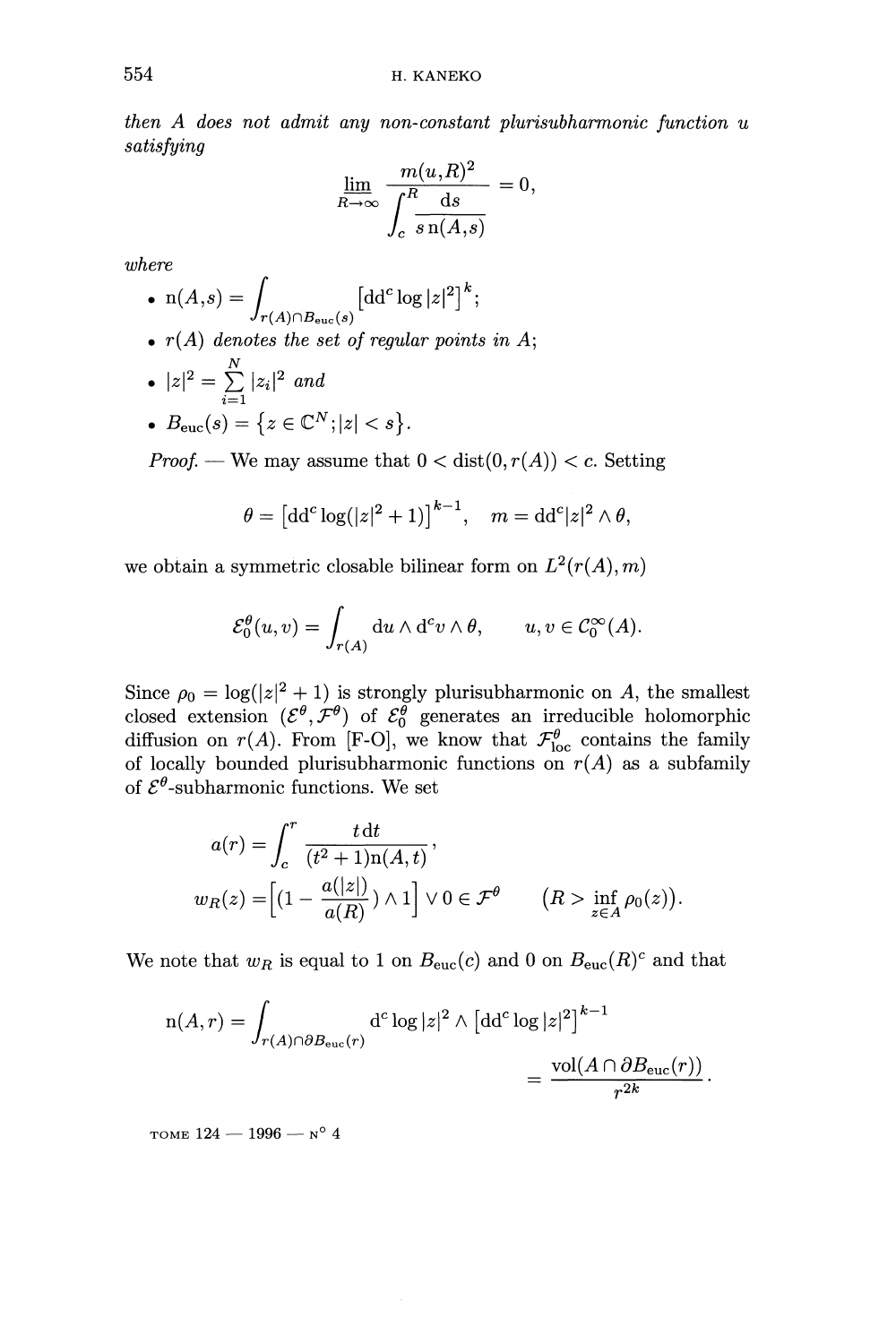We obtain a similar identity to the last one by replacing  $|z|^2$  and  $r$  with  $|z|^2 + 1$  and with  $r + 1$  respectively. Thus

$$
\lim_{r \to \infty} \frac{\int_{r(A) \cap \partial B_{\text{euc}}(r)} d^c \log(|z|^2 + 1) \wedge \theta}{n(A, r)} = 1.
$$

As a result, we obtain an estimate

$$
\mathcal{E}^{\theta}(w_R, w_R)
$$
\n
$$
= \frac{1}{a(R)^2} \int_{r(A) \cap B_{euc}(c,R)} da(|z|) \wedge d^c a(|z|) \wedge \theta
$$
\n
$$
= \frac{1}{4a(R)^2} \int_{r(A) \cap B_{euc}(c,R)} \frac{1}{n(A,|z|)^2} d \log(|z|^2 + 1) \wedge d^c \log(|z|^2 + 1) \wedge \theta
$$
\n
$$
= \frac{1}{2a(R)^2} \int_c^R \frac{t dt}{(t^2 + 1) n(A, t)^2} \int_{r(A) \cap \partial B_{euc}(t)} d^c \log(|z|^2 + 1) \wedge \theta
$$
\n
$$
\leq \frac{1}{a(R)^2} \left( C_1 + C_2 \int_c^R \frac{t dt}{(t^2 + 1) n(A, t)} \right) \leq \frac{C_3}{a(R)}
$$

for some constants  $C_1$ ,  $C_2$  and  $C_3$ .

Theorem 4 now follows from Theorem **3,** because

$$
\mathrm{Cap}(\overline{B(c)},B(R))\leq \mathcal{E}^{\theta}(w_R,w_R)\leq \frac{C_3}{a(R)}
$$

and 
$$
\lim_{R \to \infty} a(R) / \int_{c}^{R} \frac{ds}{s n(A, s)} = 1.
$$

## BIBLIOGRAPHIE

- [B-H] BOULEAU (N.) and HIRSCH (F.). — *Dirichlet forms and Analysis on* Wiener *space. —* Walter de Gruyter, Berlin, 1991.
- [B-M1] BIROLI (M.) et Mosco (U.). — *Formes de Dirichlet et estimations structurelles dans les milieux discontinus, C.* R. Acad. Sci. Paris, t. **313,** 1991, p. 593-598.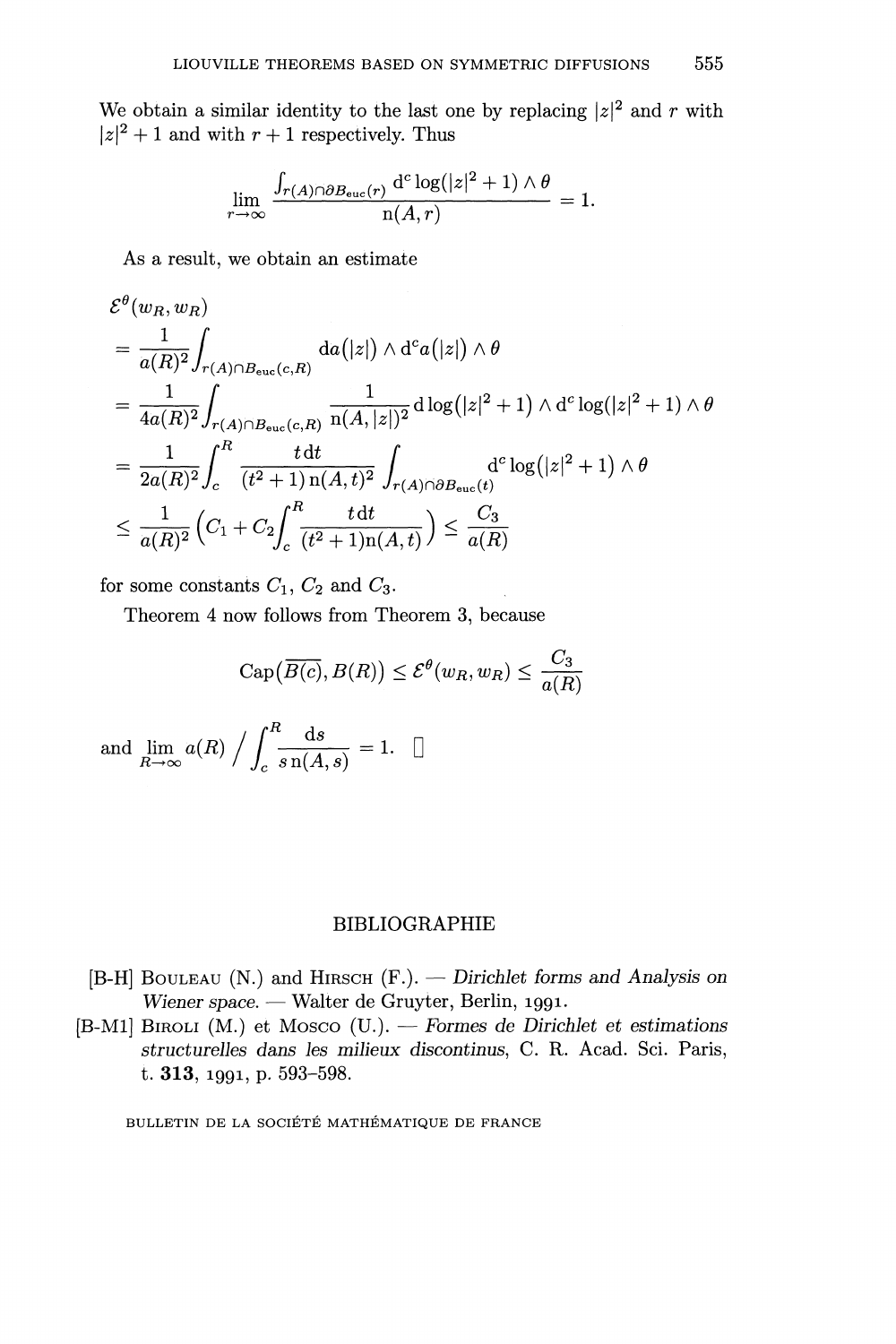- [B-M2] BIROLI (M.) and Mosco (U.). —A *Saint-Venant principle for Dirichlet forms on discontinuous media,* Elenco Preprint, Rome, 1991.
	- [C-Y] CHENG (S.Y.) and YAU (S.T.). — *Differential Equations on Riemannian manifolds and their geometric applications,* Comm. Pure Appl. Math., t. 28, 1975, p. 333-354.
		- [Fl] FUKUSHIMA (M.). — *On holomorphic diffusions and plurisubharmonic functions,* Contemporary Math, t. 78, 1988.
		- [F2] FUKUSHIMA (M.). On recurrence criteria in the Dirichlet space theory, in *From local times to global geometry, control and physics, Longman Scientific & Technical. —* K.D. Elworthy, Essex, 1984-85.
	- [F-0] FUKUSHIMA (M.) and OKADA (M.). — *On Dirichlet forms for plurisubharmonic functions,* Ada Math., t. **159,** 1988, p. 171-214.
- [F-O-T] FUKUSHIMA (M.), OSHIMA (M.) and TAKEDA (M.). — *Dirichlet forms and symmetric Markov processes. —*Walter de Gruyter, Berlin, 1994.
	- [H] HAHN (H.). — *Uber die Integrate des Herrn Hellinger und die Orthogonalinvarianten der quadratischen Formen von unendlich vielen Veranderlichen,* Monatsh. fur Math. und Physik, t. **23,** 1912, p. 161-224.
	- [K] KANEKO (H.). A *stochastic approach to a Liouville property for plurisubharmonic functions,* J. Math. Soc. Japan, t. **41,** 1989, p. 291-299.
	- [M] Mosco (U.). — *Composite media and asymptotic Dirichlet form,* J. Fund. Anal., t. **123,** 1994, p. 368-421.
	- [Osh] OSHIMA (Y.). — *On conservativeness and recurrence criteria for Markov processes,* Potential Analysis, t. **1,** 1992, p. 115-131.
	- [Okl] OKURA (H.). — *Recurrence criteria for skew products of symmetric Markov processes,* Forum Math., t. **1,** 1989, p. 331-357.
	- $[Ok2]$  Okura  $(H.)$ .  $\longrightarrow$  On the invariant sets and the irreducibility of symmetric Markov processes, in *Proc 6th USSR-Japan Symp. on Probability Theory and Mathematical Statistics,* World Scientific, 1992.
	- [Ok3] OKURA (H.). — *Capacitary inequalities and global properties of symmetric Dirichlet forms,* preprint.
	- [Stol] STOLE (W.). — *The growth of the area of a transcendental analytic set I,* Math. Annalen, t. **156,** 1964, p. 47-78.
	- [Sto2] STOLE (W.). — *The growth of the area of a transcendental analytic set II,* Math. Annalen, t. **156,** 1964, p. 144-170.
	- [Stui] STURM (K.T.). — *Analysis on local Dirichlet spaces I. Reccurence, consevativeness and L<sup>13</sup>'-Liouville properties,* J. reine angew. Math., **t. 456,** 1994, p. 173-196.